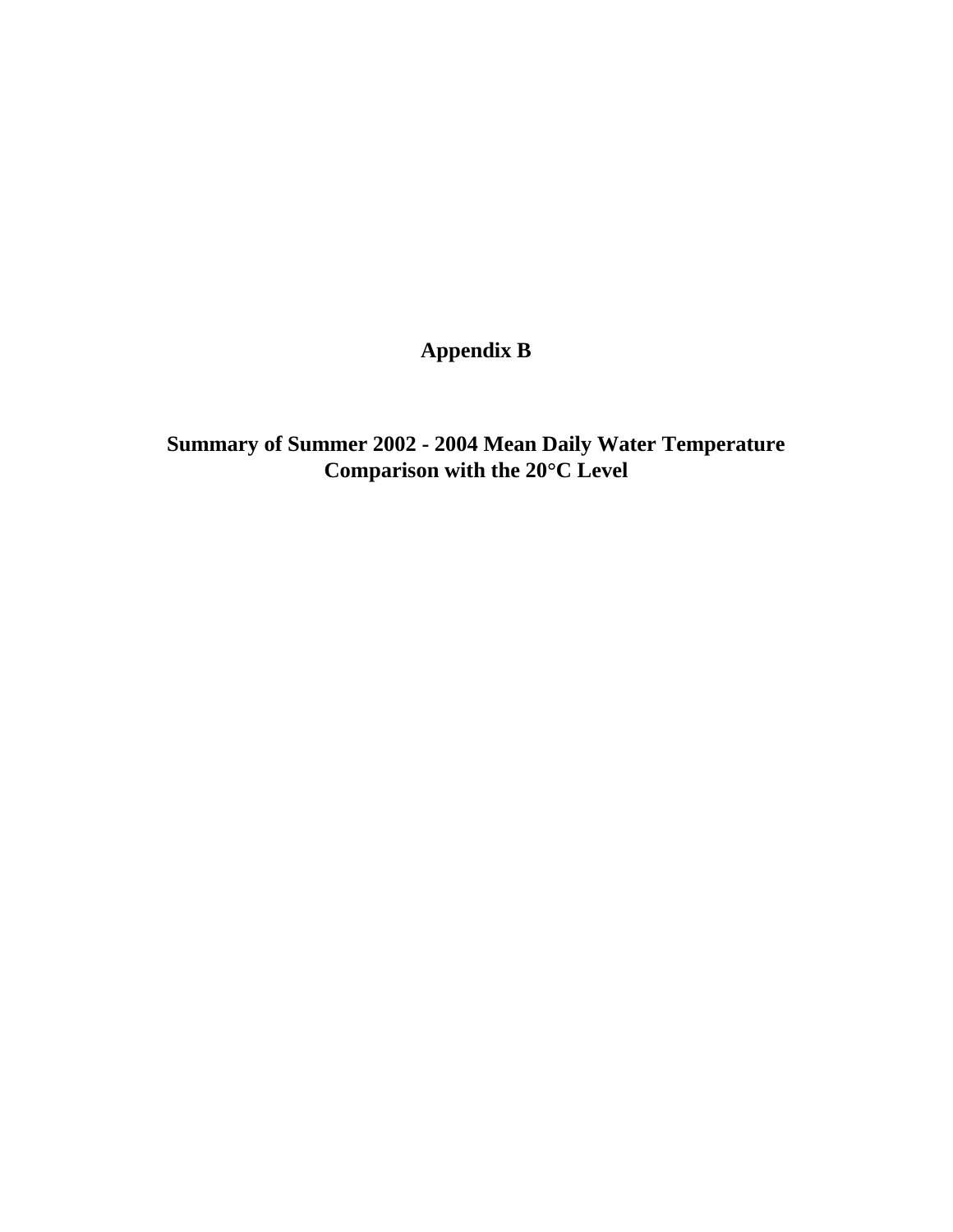|                    |              |                  | 2002           |                |                  | 2003             |                |                  | 2004         |                |
|--------------------|--------------|------------------|----------------|----------------|------------------|------------------|----------------|------------------|--------------|----------------|
|                    |              | <b>Days</b>      | <b>Total</b>   | Percent        | <b>Days</b>      | <b>Total</b>     | Percent        | <b>Days</b>      | <b>Total</b> | Percent        |
|                    |              | Greater          | Data           | Greater        | <b>Greater</b>   | Data             | <b>Greater</b> | Greater          | Data         | <b>Greater</b> |
| <b>Station</b>     | <b>Month</b> | $20^{\circ}$ C   | <b>Days</b>    | $20^{\circ}$ C | $20^{\circ}$ C   | <b>Days</b>      | $20^{\circ}$ C | $20^{\circ}$ C   | <b>Days</b>  | $20^{\circ}$ C |
| NFFR at            | June         | $\boldsymbol{0}$ | 30             | $0\%$          | $\mathbf{0}$     | 18               | 0%             | $\boldsymbol{0}$ | 30           | $0\%$          |
| Chester            | July         | $\boldsymbol{0}$ | 31             | 0%             | $\boldsymbol{0}$ | 31               | $0\%$          | $\boldsymbol{0}$ | 31           | $0\%$          |
| (NF1)              | Aug          | $\boldsymbol{0}$ | 31             | 0%             | $\boldsymbol{0}$ | 31               | 0%             | $\boldsymbol{0}$ | 31           | $0\%$          |
|                    | Sept         | $\boldsymbol{0}$ | 30             | 0%             | $\boldsymbol{0}$ | 30               | 0%             | $\boldsymbol{0}$ | 30           | $0\%$          |
| Hamilton           | June         | $\boldsymbol{0}$ | 30             | 0%             | $\boldsymbol{0}$ | 30               | 0%             | $\boldsymbol{0}$ | 30           | $0\%$          |
| Branch at          | July         | $\boldsymbol{0}$ | 31             | 0%             | $\boldsymbol{0}$ | 31               | 0%             | $\boldsymbol{0}$ | 31           | $0\%$          |
| Road bridge        | Aug          | $\boldsymbol{0}$ | 31             | 0%             | $\boldsymbol{0}$ | 31               | 0%             | $\boldsymbol{0}$ | 31           | $0\%$          |
| (HB1)              | Sept         | $\boldsymbol{0}$ | 30             | 0%             | $\boldsymbol{0}$ | 30               | 0%             | $\mathbf{0}$     | 30           | $0\%$          |
|                    |              |                  |                |                |                  |                  |                |                  |              |                |
| Hamilton           | June         | $\boldsymbol{0}$ | 30             | 0%             | 6                | 30               | 20%            | $\boldsymbol{0}$ | 30           | $0\%$          |
| <b>Branch</b>      | July         | $\boldsymbol{0}$ | 31             | 0%             | $\boldsymbol{0}$ | 22               | 0%             | $\boldsymbol{0}$ | 18           | $0\%$          |
| Powerhouse         | Aug          | $\boldsymbol{0}$ | 31             | 0%             | $\boldsymbol{0}$ | 31               | 0%             | $\boldsymbol{0}$ | 8            | $0\%$          |
| (HB2)              | Sept         | $\boldsymbol{0}$ | 30             | 0%             | $\boldsymbol{0}$ | 30               | 0%             | $\boldsymbol{0}$ | 30           | $0\%$          |
| Lake Almanor       | June         | 13               | 30             | 43%            | ---              | ---              | $\overline{a}$ | 13               | 30           | 43%            |
| at Canyon Dam      | July         | 31               | 31             | 100%           | $\tau$           | $\tau$           | 100%           | 31               | 31           | 100%           |
| near surface       | Aug          | 31               | 31             | 100%           | 31               | 31               | 100%           | 31               | 31           | 100%           |
| $(LAI-S)$          | Sept         | 12               | 30             | 40%            | 13               | 30               | 43%            | 11               | 30           | 37%            |
|                    |              |                  |                |                |                  |                  |                |                  |              |                |
| Lake Almanor       | June         | $\boldsymbol{0}$ | 30             | 0%             | $---$            | ---              | $---$          | $\boldsymbol{0}$ | 30           | $0\%$          |
| at Canyon Dam      | July         | $\boldsymbol{0}$ | 31             | 0%             | $\boldsymbol{0}$ | $\boldsymbol{7}$ | 0%             | $\boldsymbol{0}$ | 31           | $0\%$          |
| near bottom        | Aug          | $\boldsymbol{0}$ | 31             | 0%             | $\boldsymbol{0}$ | 31               | 0%             | $\boldsymbol{0}$ | 31           | $0\%$          |
| $(LA1-B)$          | Sept         | $\boldsymbol{0}$ | 30             | 0%             | $\boldsymbol{0}$ | 30               | 0%             | $\boldsymbol{0}$ | 30           | $0\%$          |
| NFFR below         | June         | $\boldsymbol{0}$ | 30             | 0%             | $\boldsymbol{0}$ | 30               | 0%             | $\boldsymbol{0}$ | 30           | $0\%$          |
| Canyon Dam         | July         | $\boldsymbol{0}$ | 31             | 0%             | $\boldsymbol{0}$ | 31               | 0%             | 30               | 31           | 97%            |
| (NF2)              | Aug          | $\boldsymbol{0}$ | 31             | 0%             | $\boldsymbol{0}$ | 31               | 0%             | 31               | 31           | 100%           |
|                    | Sept         | $\boldsymbol{0}$ | 30             | 0%             | $\boldsymbol{0}$ | 30               | 0%             | $\boldsymbol{0}$ | 30           | $0\%$          |
|                    |              |                  |                |                |                  |                  |                |                  |              |                |
| NFFR at            | June         | $\boldsymbol{0}$ | 30             | 0%             | $\boldsymbol{0}$ | 30               | 0%             | $\boldsymbol{0}$ | 30           | $0\%$          |
| Seneca Bridge      | July         | $\boldsymbol{0}$ | 31             | 0%             | $\boldsymbol{0}$ | 31               | 0%             | $\boldsymbol{0}$ | 31           | $0\%$          |
| (NF3)              | Aug          | $\boldsymbol{0}$ | 31             | 0%             | $\boldsymbol{0}$ | 31               | 0%             | $\boldsymbol{0}$ | 31           | $0\%$          |
|                    | Sept         | $\overline{0}$   | 30             | 0%             | $\boldsymbol{0}$ | 30               | 0%             | $\overline{0}$   | 30           | 0%             |
| NFFR above         | June         | $\boldsymbol{0}$ | 30             | 0%             | $\boldsymbol{0}$ | 30               | $0\%$          | $\boldsymbol{0}$ | 30           | $0\%$          |
| Caribou PH         | July         | $\boldsymbol{0}$ | 31             | 0%             | $\boldsymbol{0}$ | 31               | 0%             | $\boldsymbol{0}$ | 31           | $0\%$          |
| (NF4)              | Aug          | $\boldsymbol{0}$ | 31             | 0%             | $\boldsymbol{0}$ | 31               | 0%             | $\boldsymbol{0}$ | 31           | $0\%$          |
|                    | Sept         | $\boldsymbol{0}$ | 30             | $0\%$          | $\boldsymbol{0}$ | 30               | $0\%$          | $\boldsymbol{0}$ | 30           | $0\%$          |
|                    |              |                  |                |                |                  |                  |                |                  |              |                |
| <b>Butt Valley</b> | June         | $\boldsymbol{0}$ | $\overline{4}$ | $0\%$          | $\boldsymbol{0}$ | 28               | 0%             | $\boldsymbol{0}$ | $22\,$       | $0\%$          |
| Powerhouse         | July         | 20               | 29             | 69%            | $\boldsymbol{0}$ | 31               | $0\%$          | 13               | 31           | 42%            |
| [Corrected]        | Aug          | 31               | 31             | 100%           | 9                | 31               | 29%            | 31               | 31           | 100%           |
| (BV1)              | Sept         | $\mathfrak s$    | $30\,$         | 17%            | $\sqrt{5}$       | 27               | 19%            | 3                | 30           | 10%            |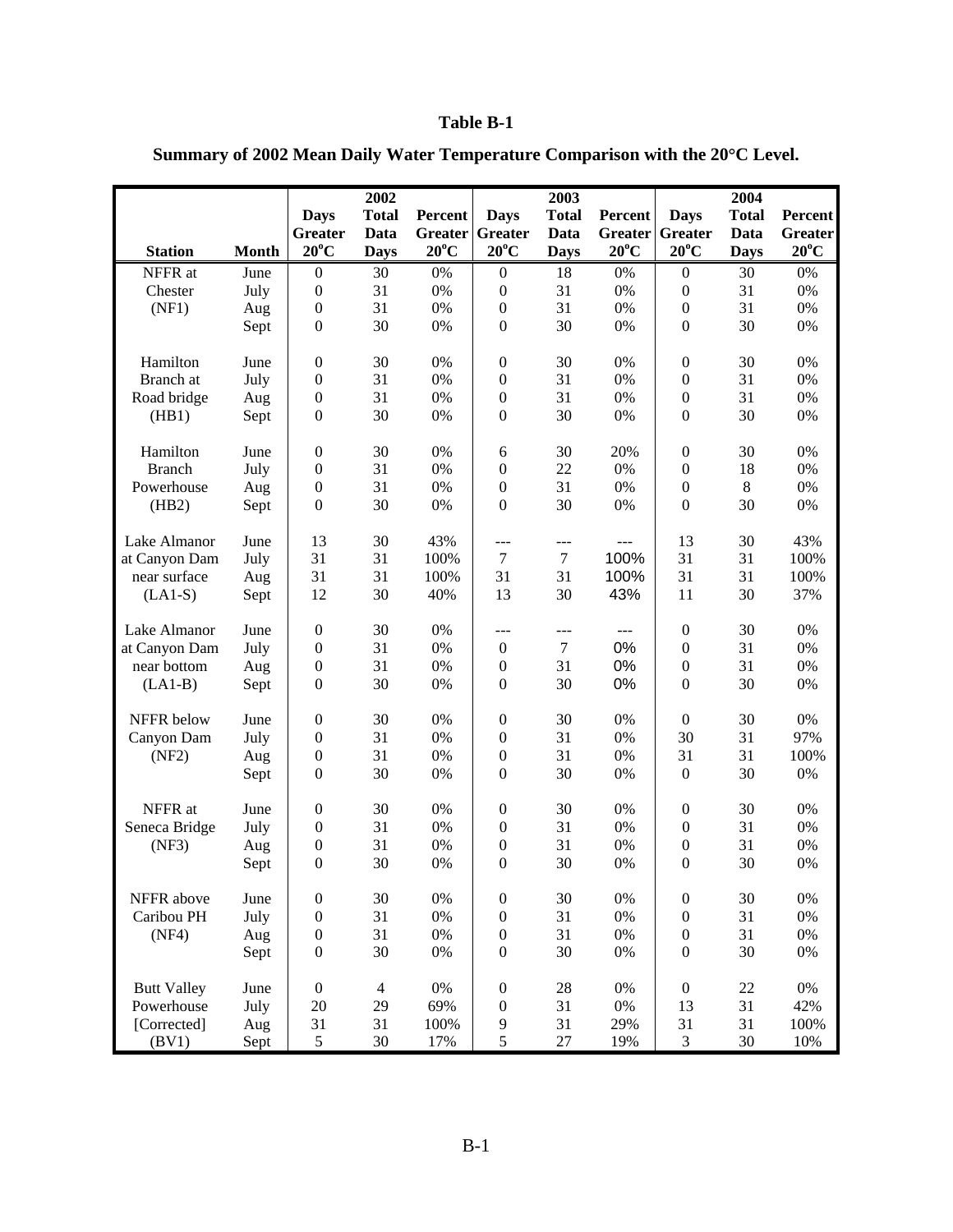|                         |              |                  | 2002         |                |                  | 2003         |                |                  | 2004           |                |
|-------------------------|--------------|------------------|--------------|----------------|------------------|--------------|----------------|------------------|----------------|----------------|
|                         |              | <b>Days</b>      | <b>Total</b> | Percent        | <b>Days</b>      | <b>Total</b> | Percent        | <b>Days</b>      | <b>Total</b>   | Percent        |
|                         |              | Greater          | Data         | <b>Greater</b> | Greater          | Data         | <b>Greater</b> | Greater          | Data           | <b>Greater</b> |
| <b>Station</b>          | <b>Month</b> | $20^{\circ}$ C   | <b>Days</b>  | $20^{\circ}$ C | $20^{\circ}$ C   | <b>Days</b>  | $20^{\circ}$ C | $20^{\circ}$ C   | <b>Days</b>    | $20^{\circ}$ C |
| Butt Valley Res.        | June         | 16               | 30           | 53%            | 16               | 30           | 53%            | 16               | 30             | 53%            |
| at Caribou Intake       | July         | 31               | 31           | 100%           | 22               | 31           | 71%            | 31               | 31             | 100%           |
| Near surface            | Aug          | 31               | 31           | 100%           | 31               | 31           | 100%           | 31               | 31             | 100%           |
| $(BV2-S)$               | Sept         | 14               | 30           | 47%            | 13               | 30           | 43%            | 16               | 30             | 53%            |
| Butt Valley Res.        | June         | $\boldsymbol{0}$ | 30           | 0%             | $\boldsymbol{0}$ | 30           | 0%             | $\boldsymbol{0}$ | 30             | $0\%$          |
| at Caribou Intake       | July         | $\boldsymbol{0}$ | 31           | $0\%$          | $\boldsymbol{0}$ | 31           | 0%             | 8                | 31             | 26%            |
| Near bottom             | Aug          | 15               | 31           | 48%            | $\boldsymbol{0}$ | 31           | 0%             | 31               | 31             | 100%           |
| $(BV2-B)$               | Sept         | $\,$ 8 $\,$      | 30           | 27%            | $\boldsymbol{0}$ | 30           | 0%             | 5                | 30             | 17%            |
| <b>Butt Creek above</b> | June         | $\boldsymbol{0}$ | 30           | 0%             | 1                | 30           | 3%             | $\boldsymbol{0}$ | 30             | 0%             |
| <b>Butt Valley</b>      | July         | $\boldsymbol{0}$ | 31           | $0\%$          | $\boldsymbol{0}$ | 31           | 0%             | $\boldsymbol{0}$ | 31             | $0\%$          |
| Reservoir               | Aug          | $\boldsymbol{0}$ | 31           | $0\%$          | $\boldsymbol{0}$ | 31           | 0%             | $\boldsymbol{0}$ | 31             | $0\%$          |
| (BC1)                   | Sept         | $\boldsymbol{0}$ | 30           | $0\%$          | $\boldsymbol{0}$ | 30           | 0%             | $\boldsymbol{0}$ | 30             | $0\%$          |
| <b>Butt Creek below</b> | June         | $\boldsymbol{0}$ | 30           | 0%             | $\boldsymbol{0}$ | 30           | 0%             | $\boldsymbol{0}$ | 30             | $0\%$          |
| <b>Butt Valley</b>      | July         | $\boldsymbol{0}$ | 31           | $0\%$          | $\boldsymbol{0}$ | 31           | 0%             | $\boldsymbol{0}$ | 31             | $0\%$          |
| Reservoir               | Aug          | $\boldsymbol{0}$ | 31           | $0\%$          | $\boldsymbol{0}$ | 31           | 0%             | $\boldsymbol{0}$ | 31             | $0\%$          |
| (BC2)                   | Sept         | $\boldsymbol{0}$ | 30           | 0%             | $\boldsymbol{0}$ | 30           | 0%             | $\boldsymbol{0}$ | 30             | $0\%$          |
| <b>Butt Creek at</b>    | June         | $\boldsymbol{0}$ | 30           | 0%             | $\boldsymbol{0}$ | 30           | 0%             | $\boldsymbol{0}$ | 30             | $0\%$          |
| Mouth                   | July         | $\boldsymbol{0}$ | 31           | 0%             | $\boldsymbol{0}$ | 31           | 0%             | $\boldsymbol{0}$ | 31             | $0\%$          |
| (BC3)                   | Aug          | $\boldsymbol{0}$ | 31           | $0\%$          | $\boldsymbol{0}$ | 31           | 0%             | $\boldsymbol{0}$ | 31             | $0\%$          |
|                         | Sept         | $\boldsymbol{0}$ | 30           | $0\%$          | $\boldsymbol{0}$ | 30           | 0%             | $\overline{0}$   | 30             | $0\%$          |
| Caribou No. 1           | June         | $\boldsymbol{0}$ | 5            | $0\%$          | $\boldsymbol{0}$ | $\sqrt{2}$   | 0%             | $\boldsymbol{0}$ | $\overline{2}$ | $0\%$          |
| Powerhouse              | July         | 10               | 29           | 34%            | $\boldsymbol{0}$ | 14           | 0%             | 15               | 31             | 48%            |
| [corrected]             | Aug          | 31               | 31           | 100%           | $\boldsymbol{0}$ | 31           | 0%             | 31               | 31             | 100%           |
| (CARB1)                 | Sept         | $\,$ 8 $\,$      | 31           | 27%            | $\overline{4}$   | 25           | 16%            | 6                | 21             | 29%            |
| Caribou No. 2           | June         | 8                | 30           | 27%            | $\boldsymbol{0}$ | 30           | 0%             | 14               | 30             | 47%            |
| Powerhouse              | July         | 28               | 28           | 100%           | 13               | 24           | 54%            | 26               | 26             | 100%           |
| [corrected]             | Aug          | 31               | 31           | 100%           | 31               | 31           | 100%           | 31               | 31             | 100%           |
| (CARB2A)                | Sept         | 13               | 30           | 43%            | 14               | 30           | 47%            | 13               | 30             | 43%            |
| Belden Reservoir        | June         | 89               | 30           | 30%            | $\boldsymbol{0}$ | 30           | $0\%$          | $\boldsymbol{0}$ | 30             | $0\%$          |
| At Intake               | July         | 28               | 31           | 90%            | 9                | 31           | 29%            | $25\,$           | 31             | 81%            |
| (BD1)                   | Aug          | 31               | 31           | 100%           | 31               | 31           | 100%           | 31               | 31             | 100%           |
|                         | Sept         | 12               | 30           | 40%            | 10               | 30           | 33%            | 9                | 30             | 30%            |
| NFFR below              | June         | $\boldsymbol{0}$ | 30           | $0\%$          | $\boldsymbol{0}$ | 30           | $0\%$          | $\boldsymbol{0}$ | 30             | $0\%$          |
| Belden Dam              | July         | $\boldsymbol{7}$ | 31           | 23%            | $\overline{4}$   | 31           | 13%            | 18               | 31             | 58%            |
| (NF5)                   | Aug          | 31               | 31           | 100%           | 10               | 31           | 32%            | 31               | 31             | 100%           |
|                         | Sept         | 6                | 30           | 20%            | $\sqrt{6}$       | 30           | 20%            | $\overline{4}$   | 30             | 13%            |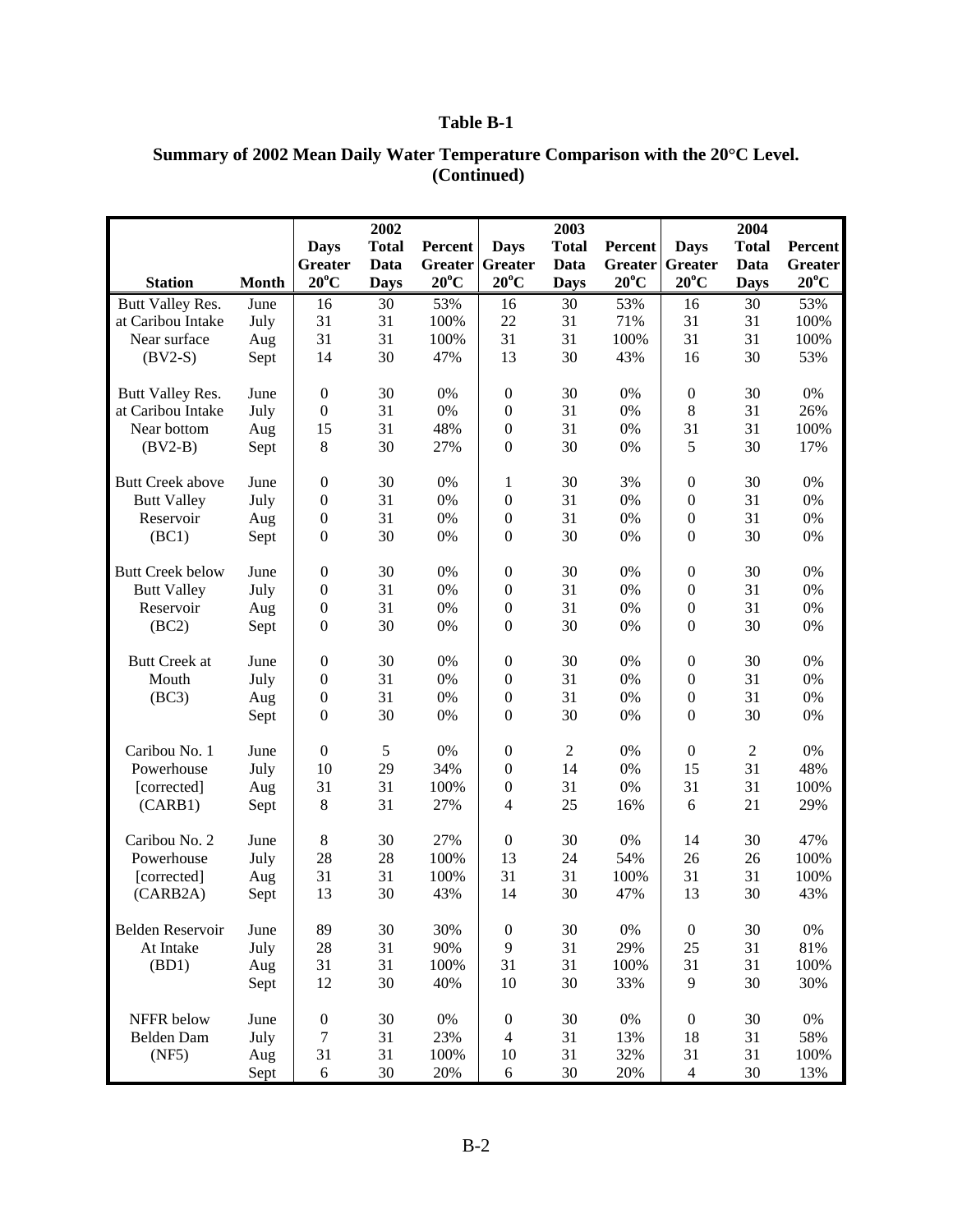|                       |              |                  | 2002             |                |                  | 2003             |                |                  | 2004         |                |
|-----------------------|--------------|------------------|------------------|----------------|------------------|------------------|----------------|------------------|--------------|----------------|
|                       |              | <b>Days</b>      | <b>Total</b>     | Percent        | <b>Days</b>      | <b>Total</b>     | Percent        | <b>Days</b>      | <b>Total</b> | Percent        |
|                       |              | <b>Greater</b>   | Data             | Greater        | Greater          | Data             | Greater        | Greater          | Data         | Greater        |
| <b>Station</b>        | <b>Month</b> | $20^{\circ}$ C   | <b>Days</b>      | $20^{\circ}$ C | $20^{\circ}$ C   | <b>Days</b>      | $20^{\circ}$ C | $20^{\circ}$ C   | <b>Days</b>  | $20^{\circ}$ C |
| <b>Mosquito Creek</b> | June         | $\boldsymbol{0}$ | 30               | 0%             | $---$            | $\boldsymbol{0}$ | $\overline{a}$ | $\boldsymbol{0}$ | 30           | $0\%$          |
| At mouth              | July         | $\boldsymbol{0}$ | 31               | 0%             | $---$            | $\boldsymbol{0}$ | $\overline{a}$ | $\boldsymbol{0}$ | 31           | 0%             |
| (MC1)                 | Aug          | $\boldsymbol{0}$ | 31               | 0%             | $\boldsymbol{0}$ | 27               | 0%             | $\boldsymbol{0}$ | 31           | 0%             |
|                       | Sept         | $\boldsymbol{0}$ | 30               | 0%             | $\mathbf{0}$     | 30               | $0\%$          | $\overline{0}$   | 30           | $0\%$          |
| NFFR near             | June         | $\boldsymbol{0}$ | 30               | 0%             | $\boldsymbol{0}$ | 30               | 0%             | $\boldsymbol{0}$ | 30           | 0%             |
| Queen Lily            | July         | $\boldsymbol{7}$ | 31               | 23%            | $\overline{4}$   | 31               | 13%            | 17               | 31           | 55%            |
| Campground            | Aug          | 23               | 31               | 74%            | $\mathbf{1}$     | 31               | 3%             | 31               | 31           | 100%           |
| (NF6)                 | Sept         | $\overline{2}$   | 30               | 7%             | $\boldsymbol{0}$ | 30               | 0%             | $\mathbf{1}$     | 30           | 3%             |
| NFFR near             | June         | $\boldsymbol{0}$ | 30               | 0%             | $\boldsymbol{0}$ | 30               | $0\%$          | $\boldsymbol{0}$ | 30           | 0%             |
| Gansner Bar           | July         | 13               | 31               | 42%            | 4                | 31               | 13%            | 19               | 31           | 61%            |
| (NF7)                 | Aug          | 18               | 31               | 58%            | $\overline{c}$   | 31               | 6%             | 28               | 31           | 90%            |
|                       | Sept         | $\overline{2}$   | 30               | 7%             | $\mathbf{1}$     | 30               | 3%             | $\boldsymbol{0}$ | 30           | 0%             |
| <b>East Branch</b>    | June         | 21               | 30               | 70%            | 9                | 30               | 30%            | 16               | 30           | 53%            |
| NFFR at mouth         | July         | 31               | 31               | 100%           | 31               | 31               | 100%           | 31               | 31           | 100%           |
| (EB1)                 | Aug          | 29               | 31               | 94%            | 31               | 31               | 100%           | 31               | 31           | 100%           |
|                       | Sept         | $\overline{4}$   | 30               | 13%            | 6                | 30               | 20%            | 3                | 30           | 10%            |
| NFFR at Belden        | June         | $\,8\,$          | 30               | 27%            | $\overline{4}$   | 30               | 13%            | 10               | 30           | 33%            |
| Town Bridge           | July         | 31               | 31               | 100%           | 22               | 31               | 71%            | 31               | 31           | 100%           |
| (NF8)                 | Aug          | 23               | 31               | 74%            | 23               | 31               | 74%            | 31               | 31           | 100%           |
|                       | Sept         | 3                | 30               | 10%            | 6                | 30               | 20%            | 1                | 30           | 3%             |
| Belden                | June         | $\boldsymbol{0}$ | $\boldsymbol{7}$ | 0%             | $\boldsymbol{0}$ | 30               | 0%             | $\boldsymbol{0}$ | 20           | 0%             |
| Powerhouse            | July         | 25               | 29               | 86%            | 9                | 31               | 29%            | 26               | 31           | 84%            |
| (BD2)                 | Aug          | 31               | 31               | 100%           | 31               | 31               | 100%           | 31               | 31           | 100%           |
|                       | Sept         |                  |                  |                | 10               | 30               | 33%            | 10               | 30           | 33%            |
| <b>Yellow Creek</b>   | June         | $\boldsymbol{0}$ | 30               | 0%             | $\boldsymbol{0}$ | 18               | 0%             | $\boldsymbol{0}$ | 30           | $0\%$          |
| Near mouth            | July         | $\boldsymbol{0}$ | 31               | 0%             | $\boldsymbol{0}$ | 31               | 0%             | $\boldsymbol{0}$ | 31           | $0\%$          |
| (YC1)                 | Aug          | $\boldsymbol{0}$ | 31               | 0%             | $\boldsymbol{0}$ | 31               | 0%             | $\boldsymbol{0}$ | 31           | 0%             |
|                       | Sept         | $\boldsymbol{0}$ | 30               | 0%             | $\mathbf{0}$     | 30               | 0%             | $\boldsymbol{0}$ | 30           | 0%             |
| <b>Chips Creek</b>    | June         | $\boldsymbol{0}$ | 30               | $0\%$          | $\boldsymbol{0}$ | 30               | 0%             | $\boldsymbol{0}$ | 30           | 0%             |
| Near mouth            | July         | $\boldsymbol{0}$ | 31               | $0\%$          | $\boldsymbol{0}$ | 31               | 0%             | $\boldsymbol{0}$ | 31           | $0\%$          |
| (CHIP1)               | Aug          | $\boldsymbol{0}$ | 31               | 0%             | $\boldsymbol{0}$ | 31               | $0\%$          | $\boldsymbol{0}$ | 31           | $0\%$          |
|                       | Sept         | $\boldsymbol{0}$ | 30               | $0\%$          | $\boldsymbol{0}$ | 30               | $0\%$          | $\boldsymbol{0}$ | 30           | $0\%$          |
| NFFR at NF-57         | June         | $\sqrt{5}$       | $\sqrt{5}$       | 100%           | $\boldsymbol{0}$ | 30               | $0\%$          | $\boldsymbol{0}$ | 30           | $0\%$          |
| <b>Below Rock Crk</b> | July         | 29               | 31               | 94%            | 13               | 31               | 42%            | 26               | 31           | 84%            |
| Dam (NF10)            | Aug          | 31               | 31               | 100%           | $27\,$           | 31               | 87%            | 31               | 31           | 100%           |
|                       | Sept         | $\sqrt{5}$       | 30               | 17%            | 6                | 30               | 20%            | $\overline{2}$   | 30           | 7%             |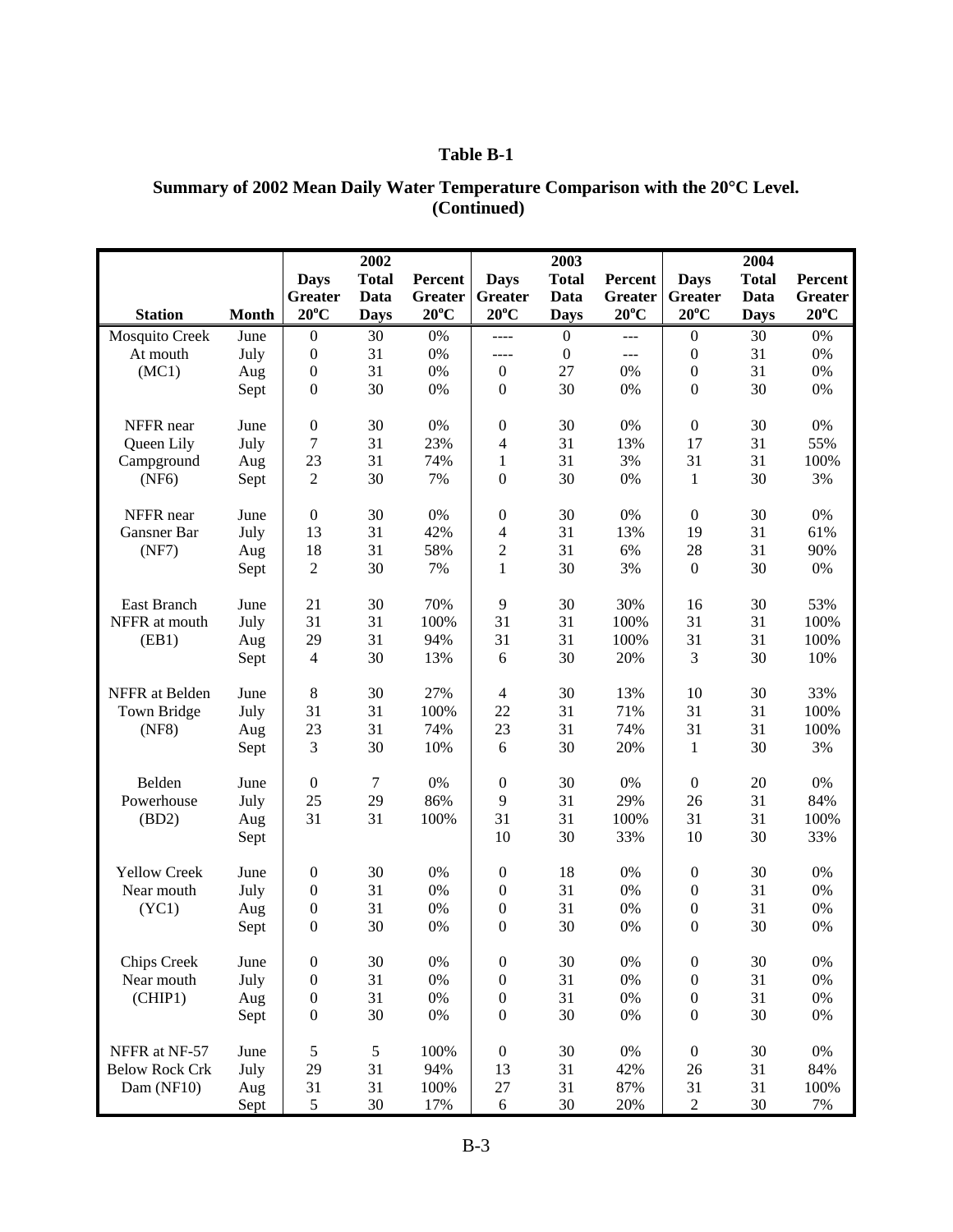|                         |              |                  | 2002         |                |                         | 2003         |                |                  | 2004         |                |
|-------------------------|--------------|------------------|--------------|----------------|-------------------------|--------------|----------------|------------------|--------------|----------------|
|                         |              | <b>Days</b>      | <b>Total</b> | Percent        | <b>Days</b>             | <b>Total</b> | Percent        | <b>Days</b>      | <b>Total</b> | Percent        |
|                         |              | <b>Greater</b>   | Data         | Greater        | Greater                 | Data         | Greater        | <b>Greater</b>   | Data         | <b>Greater</b> |
| <b>Station</b>          | <b>Month</b> | $20^{\circ}$ C   | <b>Days</b>  | $20^{\circ}$ C | $20^{\circ}$ C          | <b>Days</b>  | $20^{\circ}$ C | $20^{\circ}$ C   | <b>Days</b>  | $20^{\circ}$ C |
| Milk Ranch Creek        | June         | $\boldsymbol{0}$ | 30           | 0%             | $\boldsymbol{0}$        | 30           | $0\%$          | $\boldsymbol{0}$ | 30           | 0%             |
| Near mouth              | July         | $\boldsymbol{0}$ | 31           | 0%             | $\boldsymbol{0}$        | 31           | $0\%$          | $\boldsymbol{0}$ | 31           | 0%             |
| (MR1)                   | Aug          | $\boldsymbol{0}$ | 31           | 0%             | $\boldsymbol{0}$        | 31           | $0\%$          | $\boldsymbol{0}$ | 31           | 0%             |
|                         | Sept         | $\mathbf{0}$     | 30           | 0%             | $\mathbf{0}$            | 30           | 0%             | $\boldsymbol{0}$ | 30           | $0\%$          |
| <b>Chambers Creek</b>   | June         | $\boldsymbol{0}$ | 30           | 0%             | $\boldsymbol{0}$        | 30           | 0%             | $\boldsymbol{0}$ | 30           | 0%             |
| Near mouth              | July         | $\boldsymbol{0}$ | 31           | 0%             | $\boldsymbol{0}$        | 31           | $0\%$          | $\boldsymbol{0}$ | 31           | $0\%$          |
| (CHAM1)                 | Aug          | $\boldsymbol{0}$ | 31           | 0%             | $\boldsymbol{0}$        | 31           | 0%             | $\boldsymbol{0}$ | 31           | $0\%$          |
|                         | Sept         | $\boldsymbol{0}$ | 30           | 0%             | $\boldsymbol{0}$        | 30           | 0%             | $\boldsymbol{0}$ | 30           | 0%             |
| NFFR near Tobin         | June         | 6                | 30           | 20%            | $\boldsymbol{0}$        | 30           | 0%             | 3                | 30           | 10%            |
| <b>Blw Granite Crk</b>  | July         | 31               | 31           | 100%           | 20                      | 31           | 65%            | 28               | 31           | 90%            |
| (NF11)                  | Aug          | 29               | 31           | 94%            | 22                      | 31           | 71%            | 31               | 31           | 100%           |
|                         | Sept         | $\overline{4}$   | 30           | 13%            | 6                       | 30           | 20%            | $\overline{2}$   | 30           | 7%             |
| <b>Jackass Creek</b>    | June         | $\boldsymbol{0}$ | 30           | 0%             | $\boldsymbol{0}$        | 30           | 0%             | $\boldsymbol{0}$ | 30           | $0\%$          |
| Near mouth              | July         | $\boldsymbol{0}$ | 31           | 0%             | $\mathbf{1}$            | 31           | 3%             | $\boldsymbol{0}$ | 31           | $0\%$          |
| (JC1)                   | Aug          | $\boldsymbol{0}$ | 31           | 0%             | $\boldsymbol{0}$        | 31           | 0%             | $\boldsymbol{0}$ | 31           | 0%             |
|                         | Sept         | $\boldsymbol{0}$ | 30           | 0%             | $\boldsymbol{0}$        | 30           | 0%             | $\boldsymbol{0}$ | 30           | 0%             |
| <b>NFFR</b> abv Bucks   | June         | 6                | 30           | 20%            | $\boldsymbol{0}$        | 30           | $0\%$          | $\overline{4}$   | 30           | 13%            |
| Creek                   | July         | 31               | 31           | 100%           | 20                      | 31           | 65%            | 29               | 31           | 94%            |
| (NF12)                  | Aug          | 28               | 31           | 90%            | 21                      | 31           | 68%            | 31               | 31           | 100%           |
|                         | Sept         | $\overline{4}$   | 30           | 13%            | 6                       | 30           | 20%            | $\overline{2}$   | 30           | 7%             |
| <b>Bucks Creek</b>      | June         | $\boldsymbol{0}$ | 30           | 0%             | $\boldsymbol{0}$        | 30           | 0%             | $\boldsymbol{0}$ | 30           | 0%             |
| Near Mouth              | July         | $\sqrt{2}$       | 31           | 6%             | 5                       | 31           | 16%            | $\boldsymbol{0}$ | 31           | 0%             |
| (BUCK1)                 | Aug          | $\boldsymbol{0}$ | 31           | 0%             | $\boldsymbol{0}$        | 31           | 0%             | $\boldsymbol{0}$ | 31           | $0\%$          |
|                         | Sept         | $\mathbf{0}$     | 30           | 0%             | $\mathbf{0}$            | 30           | 0%             | $\boldsymbol{0}$ | 30           | 0%             |
| <b>Bucks Creek</b>      | June         | $\boldsymbol{0}$ | 27           | 0%             | $\boldsymbol{0}$        | 30           | 0%             | $\boldsymbol{0}$ | 30           | $0\%$          |
| Powerhouse              | July         | $\boldsymbol{0}$ | 26           | 0%             | $\boldsymbol{0}$        | 28           | 0%             | $\boldsymbol{0}$ | 31           | $0\%$          |
| (BUCK2)                 | Aug          | $\boldsymbol{0}$ | 21           | 0%             | $\boldsymbol{0}$        | 29           | 0%             | $\boldsymbol{0}$ | 31           | 0%             |
|                         | Sept         | $\mathbf{0}$     | 30           | 0%             | $\boldsymbol{0}$        | 30           | 0%             | $\theta$         | 29           | 0%             |
| NFFR abv Rock           | June         | 6                | 30           | 20%            | $\boldsymbol{0}$        | 30           | $0\%$          | $\boldsymbol{0}$ | 30           | 0%             |
| <b>Creek Powerhouse</b> | July         | $26\,$           | 31           | 84%            | $\overline{\mathbf{4}}$ | 31           | 13%            | 6                | 31           | 19%            |
| (NF13)                  | Aug          | 10               | 31           | 32%            | 7                       | 31           | 23%            | $\boldsymbol{0}$ | 31           | $0\%$          |
|                         | Sept         | $\boldsymbol{0}$ | 30           | $0\%$          | $\boldsymbol{0}$        | 30           | $0\%$          | $\boldsymbol{0}$ | 30           | $0\%$          |
| <b>Rock Creek</b>       | June         | $\mathbf{1}$     | 30           | 3%             | $\boldsymbol{0}$        | 30           | $0\%$          | $\mathfrak{Z}$   | 30           | 10%            |
| Powerhouse              | July         | 29               | 31           | 94%            | 17                      | 31           | 55%            | 29               | 31           | 94%            |
| (RC1)                   | Aug          | 31               | 31           | 100%           | 31                      | 31           | 100%           | 31               | 31           | 100%           |
|                         | Sept         | 11               | 30           | 37%            | 10                      | 30           | 33%            | 18               | 30           | $60\%$         |